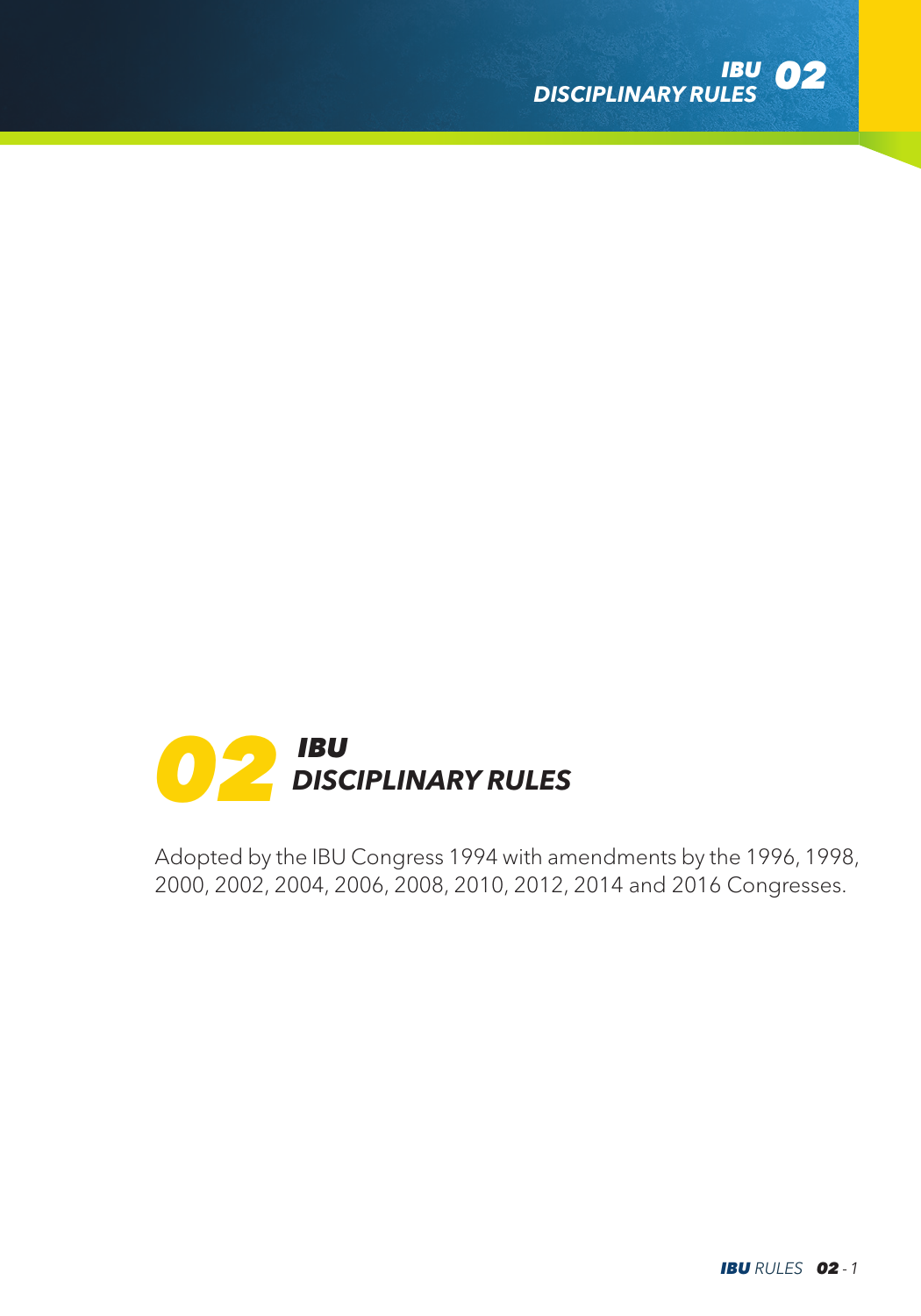

# *LIST OF CONTENTS*

| <b>Article 1</b> | <b>Legal Basis</b>                                               | 3  |
|------------------|------------------------------------------------------------------|----|
| <b>Article 2</b> | <b>Scope</b>                                                     | 3  |
| <b>Article 3</b> | <b>Conduct Leading to Penalties and Disciplinary Measures</b>    | 3  |
| <b>Article 4</b> | <b>Prerequisites for Penalties and Disciplinary Measures</b>     | 3  |
| <b>Article 5</b> | <b>Penalties</b>                                                 | 4  |
| <b>Article 6</b> | <b>Disciplinary Measures and Sanctions on Member Federations</b> | 8  |
| <b>Article 7</b> | <b>Competencies</b>                                              | 9  |
|                  | <b>Article 8 Jury of Appeal</b>                                  | 10 |
| <b>Article 9</b> | <b>IBU Court of Arbitration</b>                                  | 11 |
|                  | <b>Article 10 Procedure for the Competition Jury</b>             | 12 |
|                  | <b>Article 11 Procedure for the Executive Board</b>              | 12 |
|                  | Article 12 Procedure for the Anti-Doping Hearing Panel           | 12 |
|                  | Article 13 Appeal Proceedings for the Jury of Appeal             | 12 |
|                  | Article 14 Appeal Proceedings for the IBU Court of Arbitration   | 13 |
|                  | <b>Article 15 Exemption from Liability</b>                       | 15 |
|                  | <b>Article 16 Divergences</b>                                    | 15 |
|                  | <b>Article 17 Entry into Force</b>                               | 15 |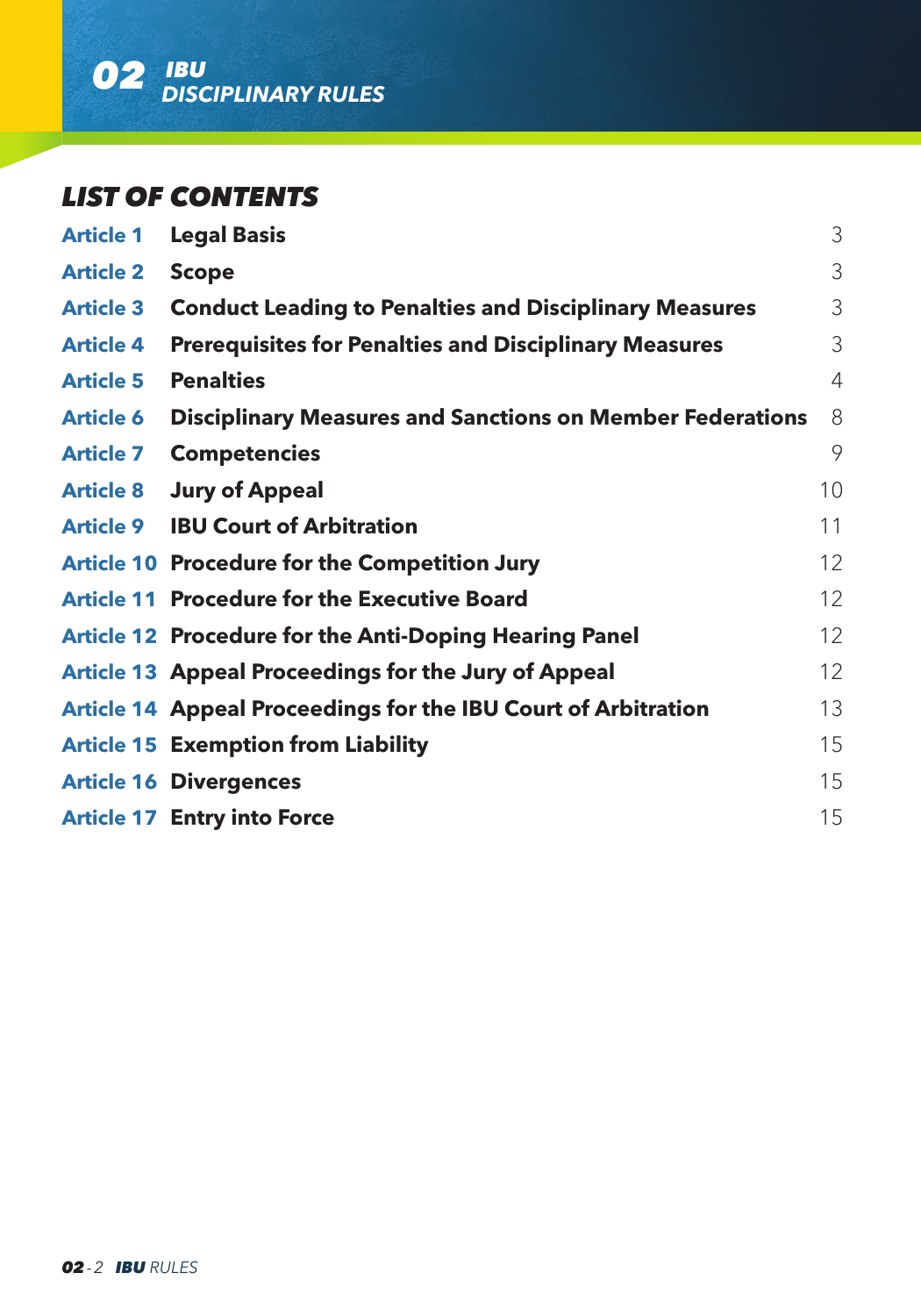### **1. LEGAL BASIS**

 The IBU Disciplinary Rules are issued on the basis of Article 54 of the Constitution of the IBU.

# **2. SCOPE**

 The IBU Disciplinary Rules are applicable to all members of the IBU and to all participants in the activities of the IBU or of any of its member federations by virtue of the participant's membership, accreditation or participation in the IBU's or its member federations' activities or events.

## **3. CONDUCT LEADING TO PENALTIES AND DISCIPLINARY MEASURES**

- **3.1** Penalties may be imposed upon athletes.
- **3.2** Disciplinary measures may be imposed upon coaches, trainers, officials and staff of the IBU and its member federations, individual members of the IBU and members of competition committees, and any other participant as defined in Article 2 above.
- **3.3** Penalties and disciplinary measures will be imposed for:
	- violation of the principles of fair play and unsportsmanlike conduct, especially for offenses against the IBU Event and Competition Rules and against the IBU Anti-Doping Rules as stated in the Anti-Doping Rules;
	- violation of the Constitution and other Rules of the IBU including the Code of Ethics – and for violations of decisions of the organs of the IBU;
	- endangering or impairing the reputation or the interests of the IBU and for impairing the contractual relations of the IBU;
	- offenses against the IBU, its organs, its members, the organs of its members or persons belonging to its members.

## **4. PREREQUISITES FOR PENALTIES AND DISCIPLINARY MEASURES**

**4.1** With the exception of doping matters, persons who culpably, i.e. willfully or negligently commit an infringement of the IBU Rules will be subject to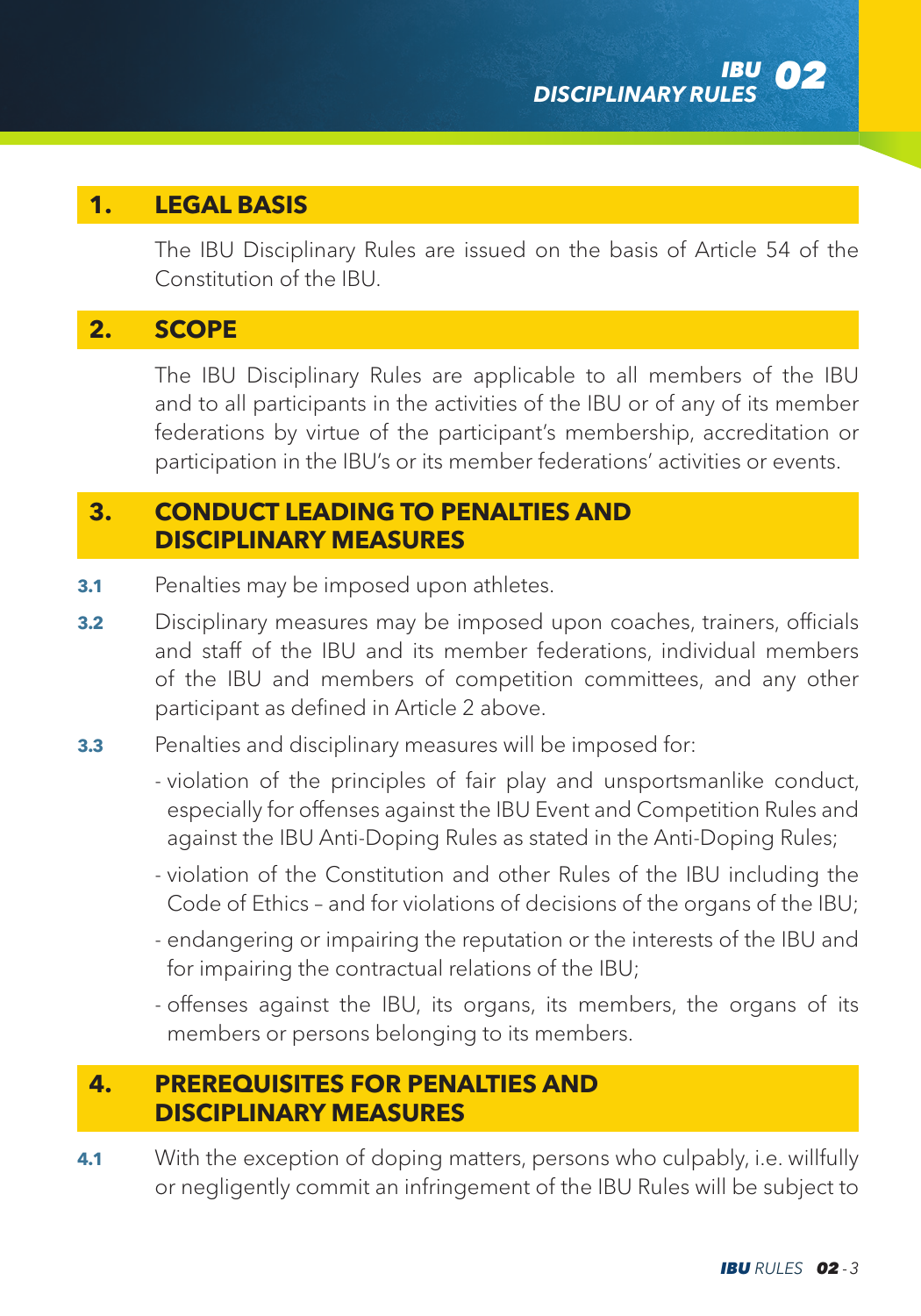

penalties or disciplinary measures. For doping matters, the Anti-Doping Rules and the World Anti-Doping Code will apply.

- **4.2** With the exception of doping matters, in the case of petty violations the IBU may refrain from imposing a penalty or a disciplinary measure and may instead rebuke the offender or issue a warning.
- **4.3** With the exception of doping matters, the respective IBU Bodies may refrain from imposing a penalty or impose a milder penalty if the athlete makes a sincere attempt to repair the damage that has been caused to the sporting community or the victim.

# **5. PENALTIES**

Penalties are reprimands, start prohibitions, time penalties, disqualifications, suspensions and fines.

#### **5.1** Reprimands

A reprimand will be imposed in the case of:

- a. jeopardizing or defaming the honor or reputation of the IBU or its interests;
- b. insulting the IBU, its organs, its members, the organs of its members or their affiliates and relatives;
- c. violations of rules for which there is no penalty or for which there is not an expressly stated, more severe penalty.

### **5.2** Start Prohibition

Athletes or teams will be prohibited from starting for:

- a. violation of the eligibility and qualification requirements of the IBU Event and Competition Rules;
- b. appearing for start with material, equipment, clothing or advertising not in compliance with the IBU Event and Competition Rules or Annex A (the IBU Material Catalogue) to those Rules, or with the IBU Rules for Advertising;
- c. appearing for start with the wrong start number, or no start number/ thigh number, due to a mistake made by the athletes or their teams;
- d. violating the rules regarding official training, zeroing, warm-up and/or ski testing or safety regulations.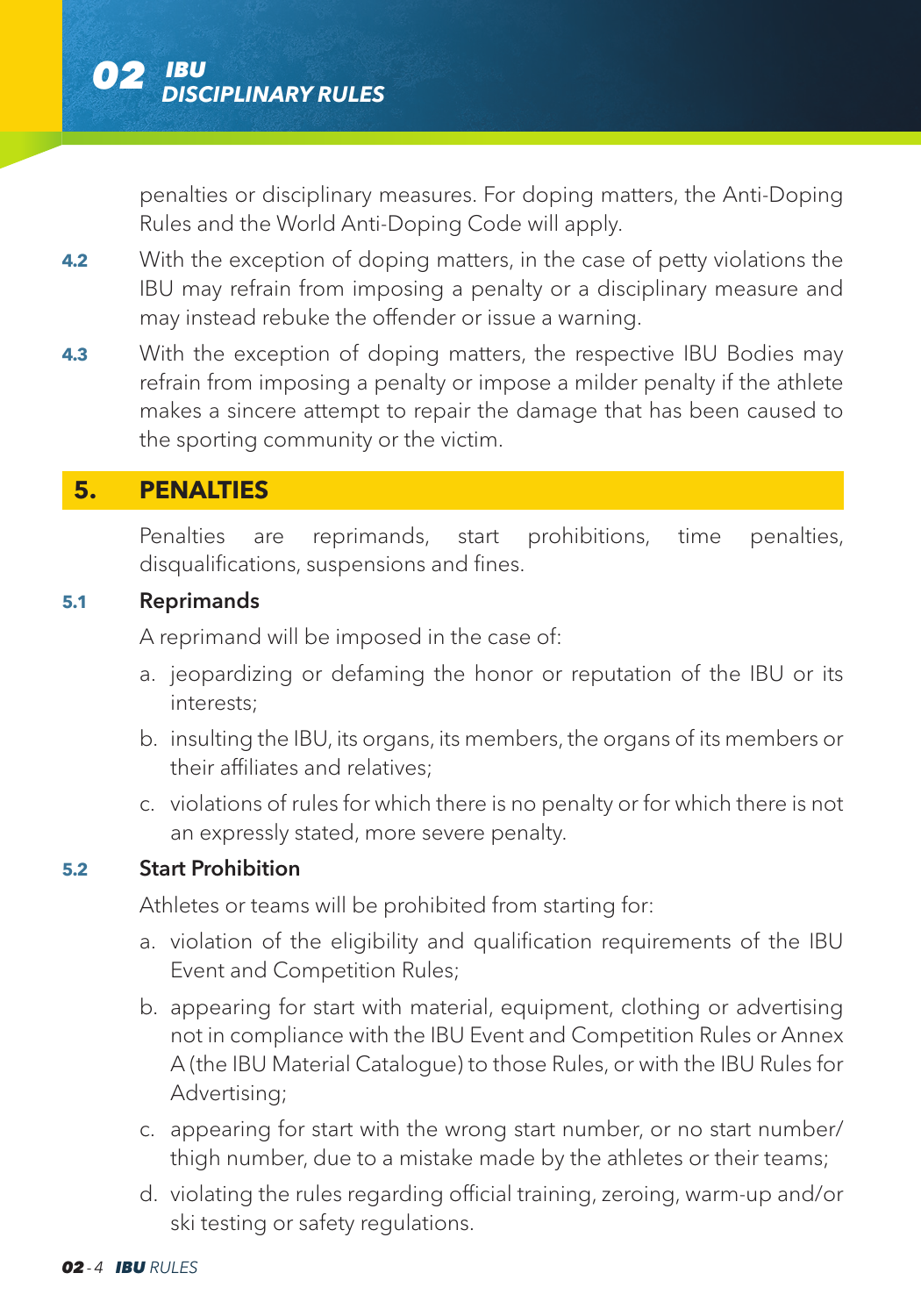The prohibition applies for the competition in which the violation occurred, or the next competition, as applicable.

### **5.3** Thirty-Second Penalty

If an athlete competes in a pursuit and starts up to max. three seconds before the officially assigned start time, a thirty second penalty will be imposed.

### **5.4** One-Minute Penalty

A time penalty of one minute will be imposed on athletes or teams for:

- a. not giving way at the first request by an overtaking competitor;
- b. committing a very minor violation of the principles of fair play or the requirements of sportsmanship.

#### **5.5** Two-Minute Penalty

A time penalty of two minutes will be imposed on athletes or teams for:

- a. every penalty loop, resulting from shot penalties, not done by an athlete immediately after each prone or standing shoot;
- b. every round not fired if athletes recommence skiing before they have fired all five shots in an individual, sprint, pursuit or mass start competition, or all eight shots in a relay competition, having not hit all targets;
- c. committing a minor violation of the principles of fair play or the requirements of sportsmanship.

### **5.6** Disqualification

Athletes or teams will be disqualified for:

- a. Breaching the rules listed in Art. 5.2 a–d;
- b. violating Article 1.4 of the IBU Event and Competition Rules "Eligibility Rules for Competitors and Teams";
- c. receiving prohibited assistance as defined in the IBU Event and Competition Rules from a member of their team staff or noncompeting athletes from their team;
- d. avoiding start or finish inspections;
- e. taking part in a competition with skis or rifle not correctly marked;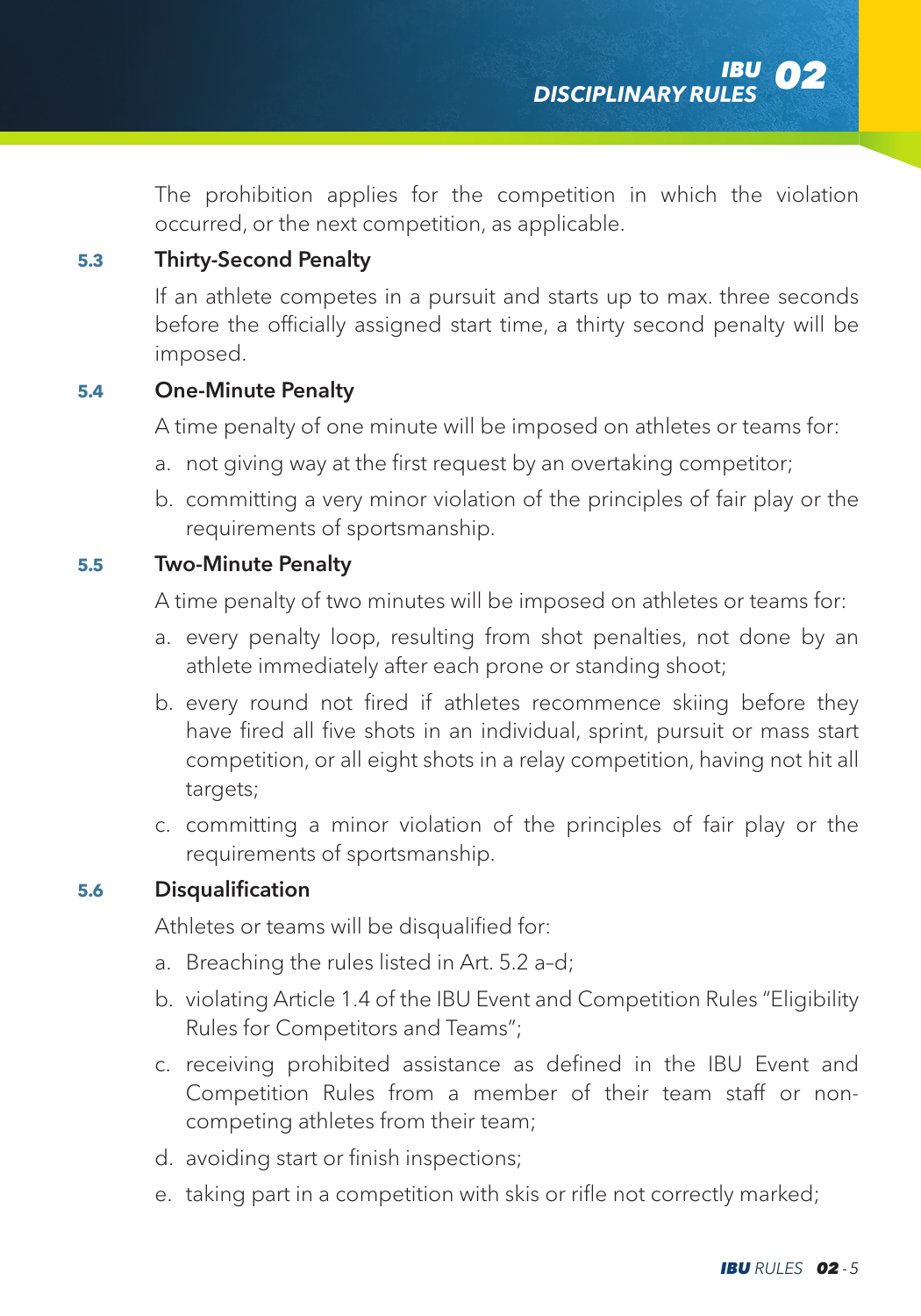

- f. modifying equipment, rifle or clothing that has been inspected and marked at start inspection, in a prohibited way;
- g. participation in a competition with a start number or start number sequence color that has not been assigned to them on the competition start list, regardless of whether this is deliberate or due to a mistake made by them or by their team;
- h. deviating from the marked trail, or skiing a wrong trail, or skiing the course loops in a wrong sequence or in the wrong direction;
- i. using means of propulsion other than skis, poles and their own muscular force;
- j. not carrying their rifle while skiing during the competition, and for not carrying their rifle on the course, when it is not damaged, with the barrel pointing up;
- k. hindering another competitor on the course or at the shooting range by serious obstruction;
- l. exchanging both skis during the competition;
- m. accepting unauthorized assistance from any person when repairing equipment, or receiving assistance other than authorized:
- n. for applying any substances during a competition intended to change the glide performance of their skis:
- o. firing more than five rounds in any shooting bout of an individual, sprint, pursuit or mass start competition or more than eight rounds in a relay, mixed relay or super sprint competition;
- p. remaining in an incorrect shooting position or incorrect position in the shooting lane after having been warned;
- q. failing to shoot in the correct sequence of positions or from the appropriate lane;
- r. using a second magazine instead of hand-loading lost rounds, replacement rounds for misfires, or spare rounds individually;
- s. violating any shooting safety regulations as defined in Article 8.5 of the IBU Event and Competition Rules;
- t. exchanging their rifle for another rifle, after starting, in any other location than the shooting range;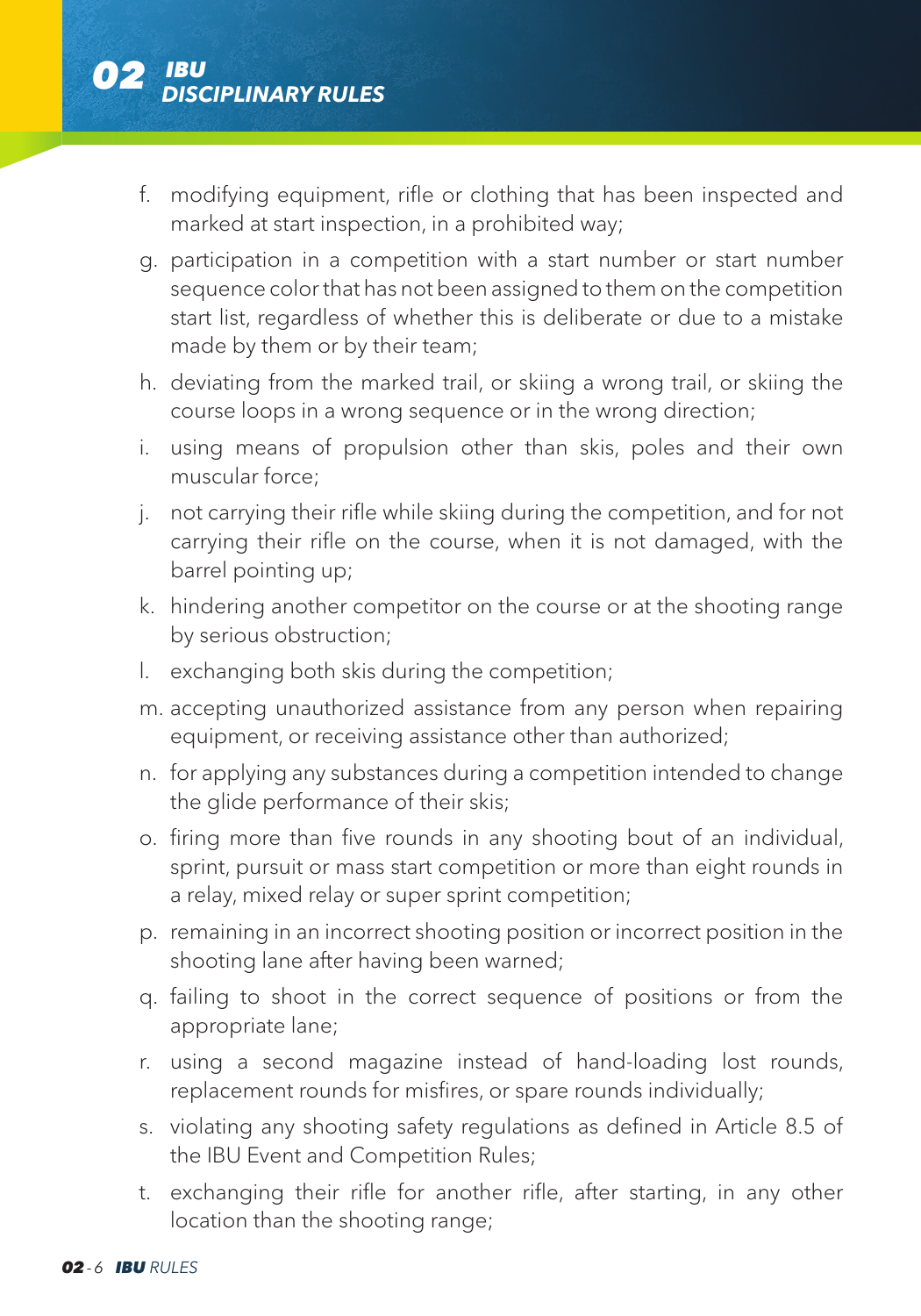- u. obstructing another athlete by not lying in or shooting from the assigned shooting lane in the mass start and/or relay competition;
- v. starting more than three seconds earlier than the assigned start time in a pursuit competition, or starting outside the start window in the sprint or individual competition without returning to the start;
- w. failing to stop competing in the competition after being lapped in the WC/WCH/IBU Cup/OECH/OWG relay, pursuit or mass start;
- x. committing a serious violation of the principles of fair play or the requirements of sportsmanship.

### **5.7** Suspension

- **5.7.1** If, after the end of a competition protest deadline, an athlete is found guilty of having grossly violated the IBU Rules, the competition jury of the competition concerned may suspend that athlete from the next competition. In the event of a particularly gross violation, the Executive Board may extend the suspension to more than one competition and up to a maximum of 15 consecutive competitions of the ongoing World Cups and World Championships.
- **5.7.2** Suspensions for violating Art. 9–11 of the IBU Anti-Doping Rules will be issued by the Anti-Doping Hearing Panel.
- **5.7.3** An athlete who has participated in an international biathlon event that has not been authorized by the IBU may be suspended by the Executive Board for one or more IBU competitions.

#### **5.8** Fine

- **5.8.1** Fines up to €500 may be imposed by the competition jury on those who violate the IBU Event and Competition Rules.
- **5.8.2** Fines up to €100,000 may be imposed by the IBU Executive Board on those who seriously violate the IBU Constitution, the IBU Rules or decisions of the organs or other competent bodies of the IBU, and on those who jeopardize or damage the interests or the reputation of the IBU.
- **5.8.3** Fines up to €200,000 may be imposed by the IBU Executive Board on those who have committed a serious violation of the IBU Anti-Doping Rules, and who by doing so have seriously damaged the interests or the reputation of the IBU.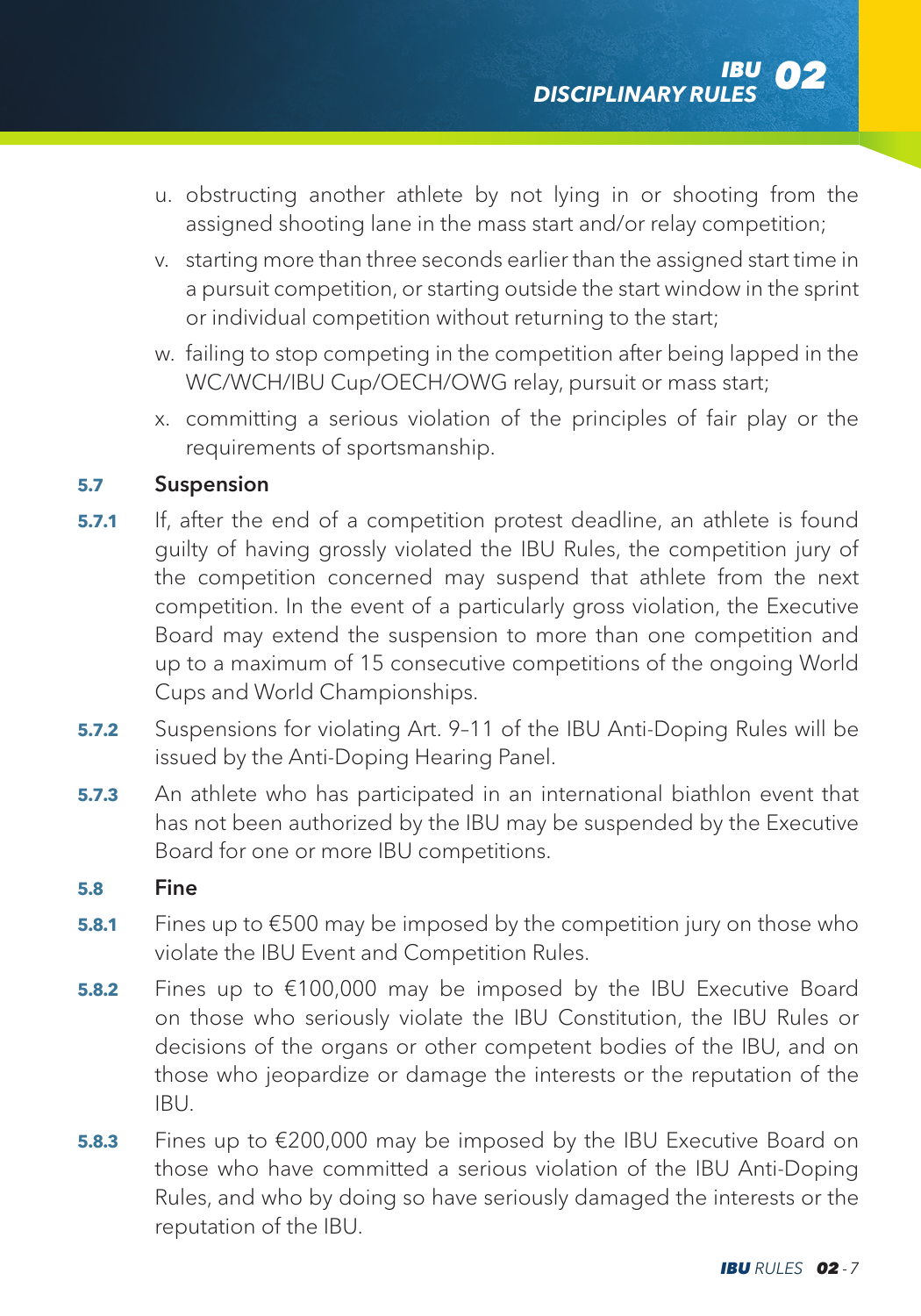

- **5.8.4** The fines will become the property of the IBU.
- **5.9 Except monetary fines, the above penalties may only be imposed before** the publication of the final results.

## **6. DISCIPLINARY MEASURES AND SANCTIONS ON MEMBER FEDERATIONS**

The following disciplinary measures may be imposed on persons listed under Article 3.2 above:

#### **6.1** Reprimand

A reprimand may be given for insignificant offenses against the Constitution and Rules of the IBU or against decisions of the organs of the IBU, and for endangering or damaging the reputation or interests of the IBU.

#### **6.2** Fines

- **6.2.1** Fines up to €500 may be imposed by the competition jury on member federations that violate the IBU Event and Competition Rules.
- **6.2.2** Fines up to €100,000 may be imposed by the IBU Executive Board on member federations that seriously violate the IBU Constitution, the IBU Rules or decisions of the organs or other competent bodies of the IBU, and on those who jeopardize or damage the interests or the reputation of the IBU.
- **6.2.3** Fines up to €200,000 may be imposed by the IBU Executive Board on member federations that have committed a serious violation of the Anti-Doping Rules, and who by doing so have seriously damaged the interests or the reputation of the IBU.
- **6.3** The fines will become the property of the IBU.
- **6.4** Except monetary fines, the above penalties may only be imposed before the publication of the final results.
- **6.5** Any organizing committee that violates its obligations according to the IBU Event and Competition Rules and/or IBU Anti-Doping Rules will be fined the sum of €350.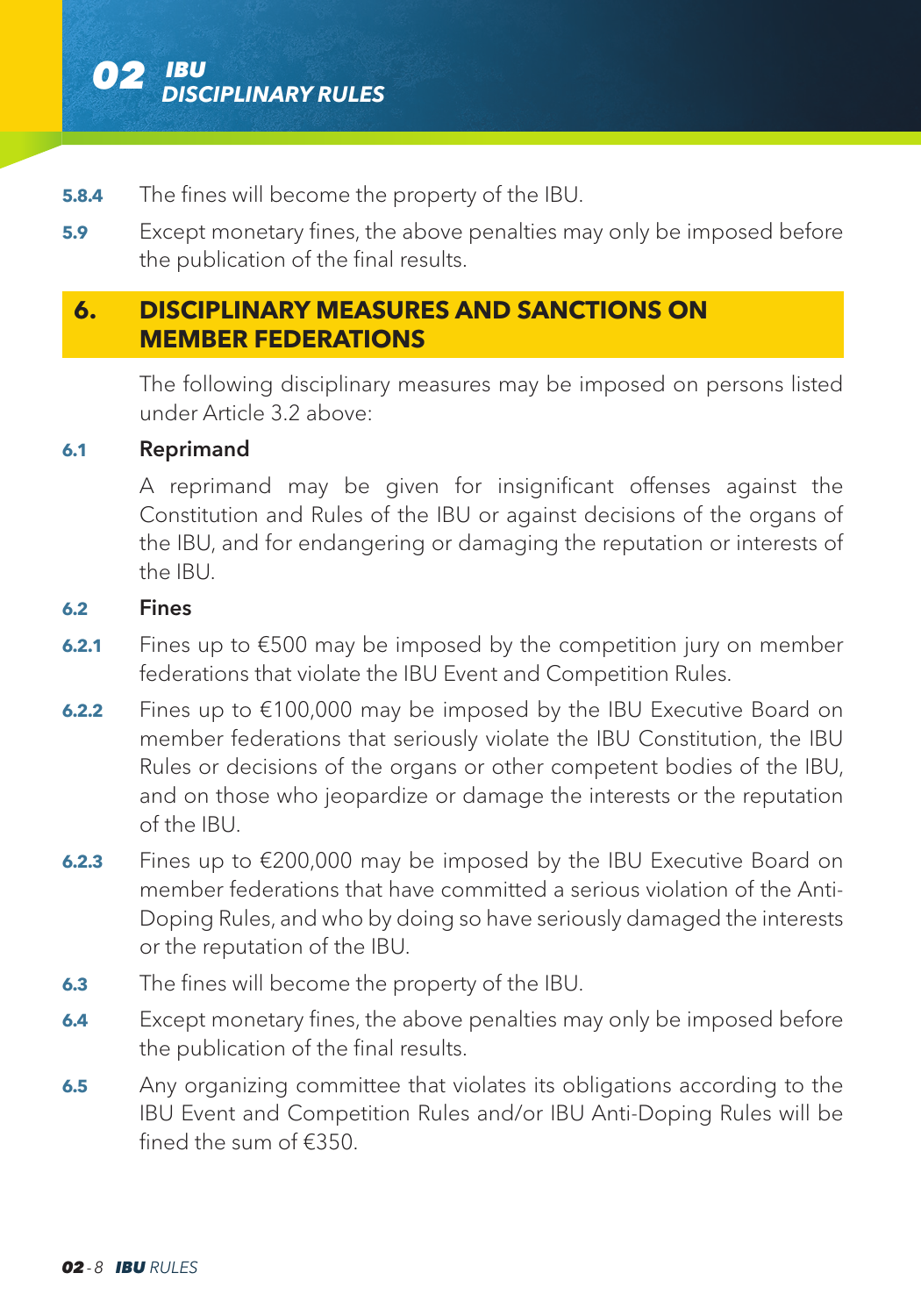### **6.6** Removal from a Function

Persons listed in Article 3.2 above who seriously violate the IBU Constitution, the IBU Rules or decisions made by the IBU Executive Board or other competent bodies of the IBU may be removed from their IBU function for the remaining period of elected or appointed service and may be further restricted from future periods of elected or appointed service up to a lifetime ban.

#### **6.7** Suspension of Member Federations

IBU member federations that are full members may be suspended by the Executive Board for up to two years until the next IBU Congress, if they don't fulfill their membership obligations as defined in the IBU Constitution.

## **7. COMPETENCIES**

- **7.1** Penal and disciplinary authority is exercised in the first instance by the IBU Referees, competition jury, the Executive Board of the IBU and the Anti-Doping Hearing Panel.
- **7.1.1** The responsible IBU Referee is to impose start prohibitions according to  $Art. 5.2b. and c.$
- **7.1.2** The competition jury is responsible for imposing the penalties and disciplinary measures stipulated for violations of the IBU Event and Competition Rules. Appeals against penalty and disciplinary decisions of the competition jury may be lodged with the jury of appeal.
- **7.2** The Executive Board of the IBU is responsible for:

a. Removal from a function; removal of a person elected by the Congress from his/her function requires confirmation by the next Congress.

- b. Imposing fines up to €100,000 for serious rule violations.
- c. Imposing fines up to €200,000 in accordance with Art 6.2.3.
- d. Suspending athletes who have grossly violated the IBU Rules.
- e. Imposing sanctions in case of violation of the Code of Ethics.
- f. Suspending member federations according to Art. 6.7.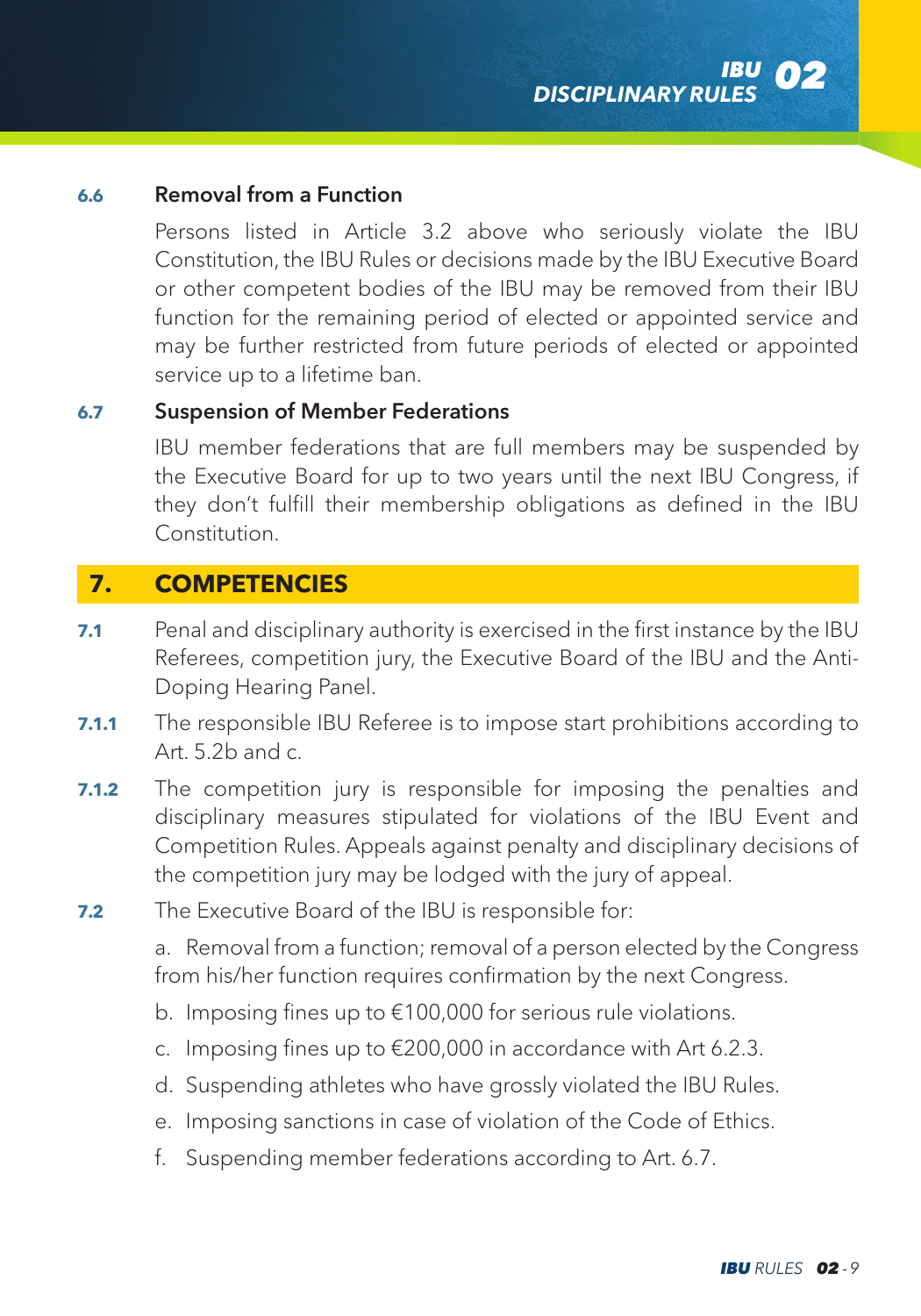

- **7.3** Appeals against penalty and disciplinary decisions of the Executive Board or Congress may be lodged with the IBU Court of Arbitration.
- **7.4** The Anti-Doping Hearing Panel is responsible for implementing suspensions following IBU Anti-Doping Rule violations. Appeals may be lodged to the CAS.

# **8. JURY OF APPEAL**

- **8.1** Decisions of the competition jury, with the exception of a delay or postponement, may be appealed to the jury of appeal at OWG, WCH, WC, OECH and Y/JWCH.
- **8.2** The jury of appeal is used at OWG, WCH, WC, OECH and Y/JWCH only; it consists of five members and is newly constituted for each event.

The chair will be held by the member of the IBU Executive Board who has been appointed by the Executive Board to officially represent the IBU at the event (the Executive Board appoints members to represent the IBU at each IBU event in a competition season). The other members of the jury of appeal must also be members of the Executive Board, as long as there are enough present at the event. At competitions where there are not enough Executive Board members available, all the other members must be team captains and/or coaches of the teams participating in the team captains meeting.

- **8.3** The four non-chairing members of the jury of appeal will be elected from among the Executive Board members present, or from among the team captains and coaches of the teams participating in the team captains meeting not later than on the day of the team captains meeting, and before the competition jury is selected. (The team captains' meeting is held on the day before the first official training takes place.) The chairperson will chair the election of the jury of appeal. The members of the jury of appeal must not be competition officials or members of the competition jury at the same time. For the election, each member federation may only cast one vote.
- **8.4** In matters presented to the jury of appeal that concern a country of which the chairperson or a member of the jury of appeal is a citizen, or for which they work, such members will be considered prejudiced and will not have the right to vote. If the chairperson is considered prejudiced, another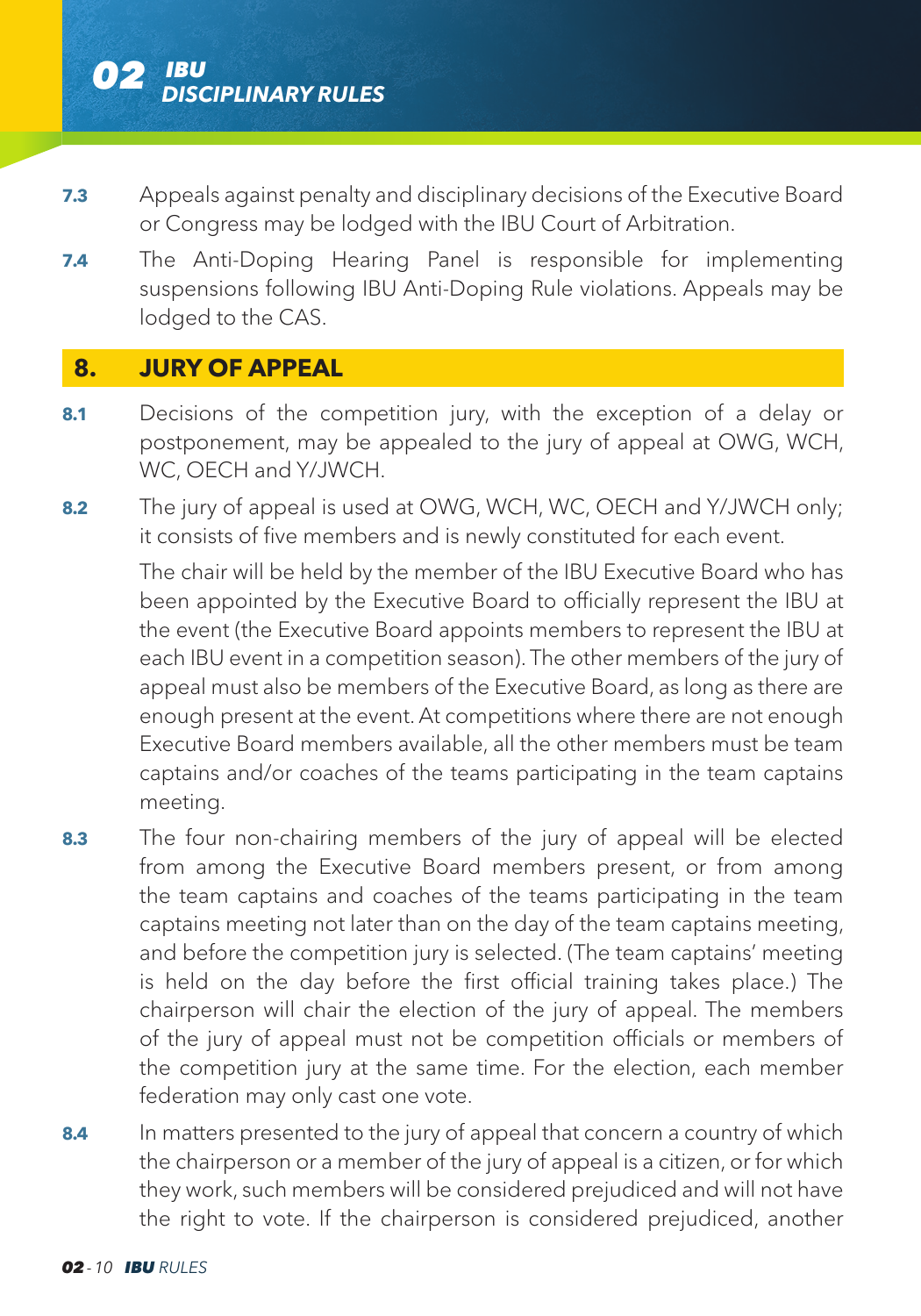member of the IBU Executive Board will handle the matter in question or, if no other member of the Executive Board is present, the oldest member of the jury of appeal will take the chair.

# **9. IBU COURT OF ARBITRATION**

**9.1** The IBU Court of Arbitration as an independent institution will consist of three (3) arbitrators, of whom at least the chairperson must be a qualified judge or have an equivalent juridical qualification.

### **9.2** Seat

The IBU Court of Arbitration has its seat in Salzburg, where the oral hearings also take place.

### **9.3** Nomination of Arbitrators

Each member of the IBU will have the right to nominate two arbitrators who will form a list of arbitrators from which the IBU Court of Arbitration will be assembled for each individual case. Arbitrator nominations are to be sent in writing or by e-mail to the secretary general (SG) of the IBU Court of Arbitration. The IBU Legal Committee will elect the SG from among its members. The SG will function as a depositary for the list of arbitrators and will inform the IBU member federations every year by September 1 of the current names on the list.

- **9.4** The appellant will select one arbitrator; the respondent will appoint the other.
- **9.5** Within 10 days of the appointment of the second arbitrator, both arbitrators must agree on a chairperson. If no chairperson is nominated within the 10-day time limit or if the two arbitrators cannot agree on a time limit within which they will elect the chairperson, the chairperson will be appointed by the president of the CAS in Lausanne on the motion of a party.
- **9.6** In the case of one of the arbitrators being unable or prevented from presiding, a successor will be appointed according to the same procedure used to appoint the withdrawing arbitrator.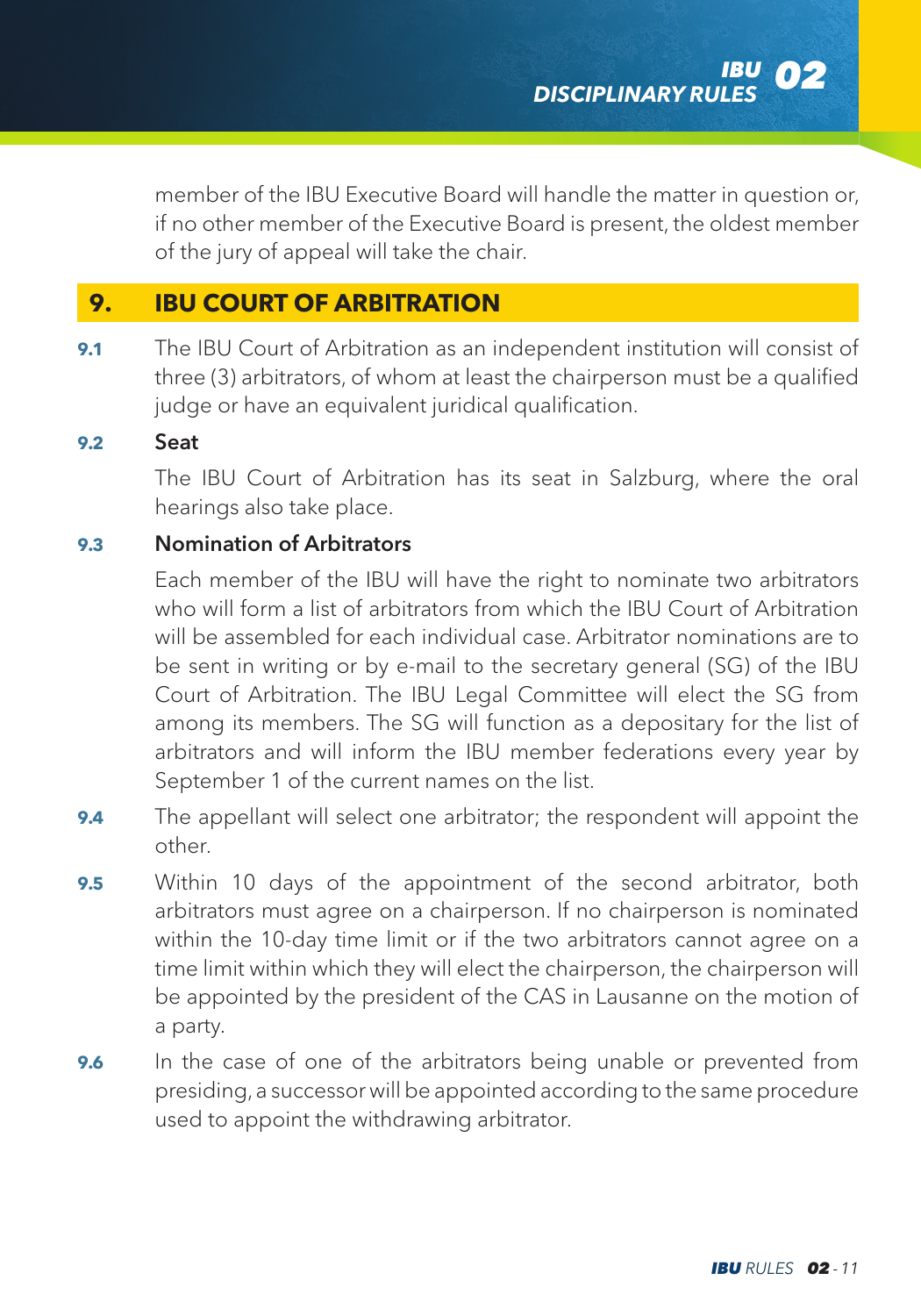

### **10. PROCEDURE FOR THE COMPETITION JURY**

- **10.1** The composition of the competition jury is stipulated in the IBU Event and Competition Rules.
- **10.2** The competition jury imposes penalties and disciplinary measures following reports from the RD, TD(s), IRs and/or competition officials on the basis of observations by its members or as a consequence of protests.
- **10.3** Before a competition jury can impose a penalty, the person affected must be given a hearing, as far as possible and feasible.
- **10.4** The competition jury must be independent. The competition jury will not be restricted in the admission or evaluation of evidence.
- **10.5** If the competition jury does not uphold a protest submitted in accordance with Article 10 of the IBU Event and Competition Rules, an appeal may be lodged with the jury of appeal.

### **11. PROCEDURE FOR THE EXECUTIVE BOARD**

**11.1** Before any disciplinary measure is taken by the IBU Executive Board, a hearing of the person concerned must take place in the course of the next regular meeting of the Executive Board. With regard to the procedure, Article 43 of the IBU Constitution will apply. The decision is to be communicated to the person concerned in writing.

### **12. PROCEDURE FOR THE ANTI-DOPING HEARING PANEL**

- **12.1** If, following the Results Management process described in Article 7 of the IBU Anti-Doping Rules, IBU testing and/or testing at an international event reveals a possible violation of the IBU Anti-Doping Rules (ADR), the case will be assigned to the IBU Anti-Doping Hearing Panel for adjudication.
- **12.2** The procedural rules of Art. 8 of the ADR are applicable.
- **12.3** The decisions of the IBU Anti-Doping Hearing Panel can be appealed to the CAS.

### **13. APPEAL PROCEEDINGS FOR THE JURY OF APPEAL**

**13.1** The time limit for lodging an appeal against the imposition of a penalty or a disciplinary measure, , is one (1) hour. This time limit will begin, before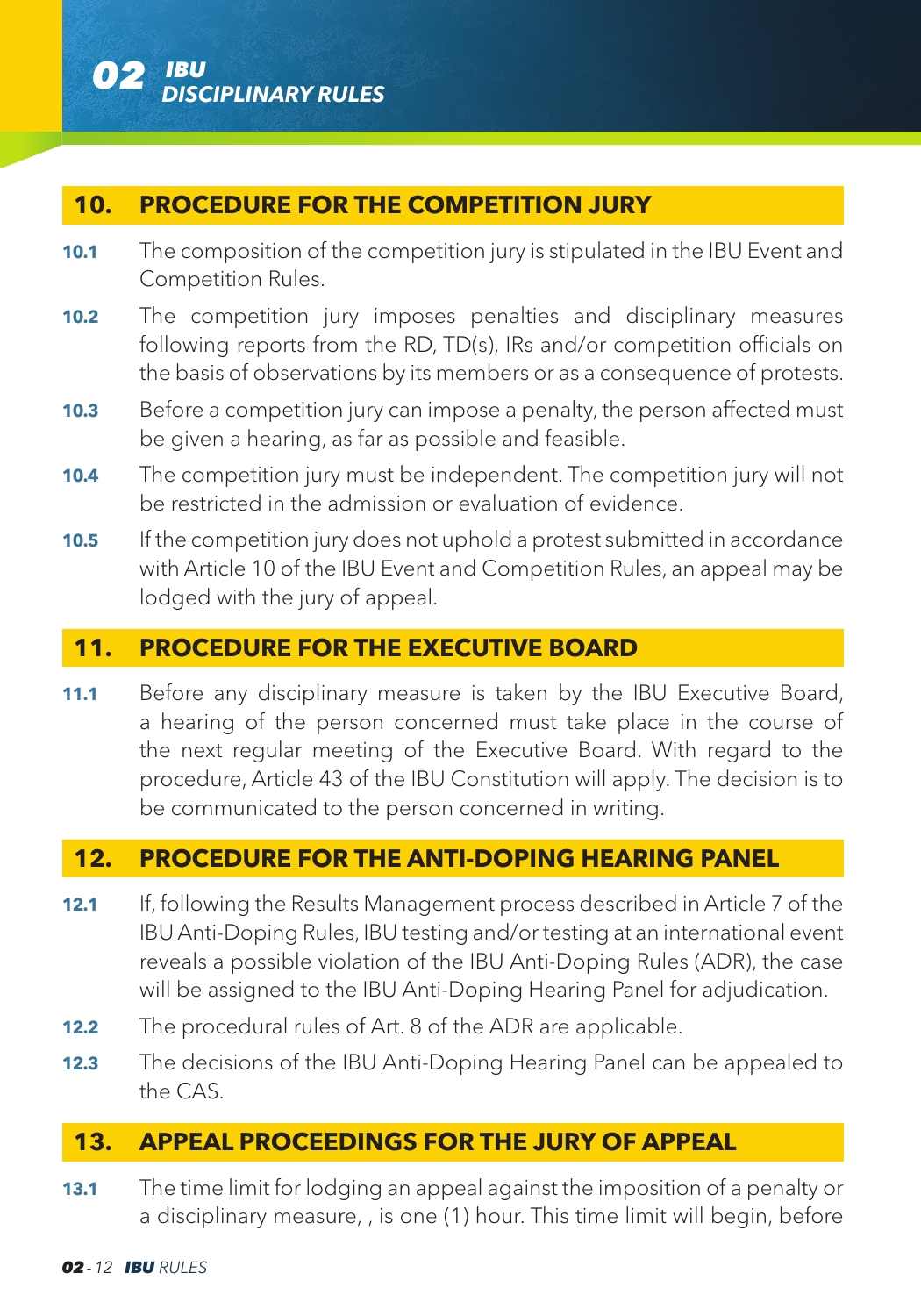and during the competition, from the notification of the competition jury's decision and, after a competition, beginning from the publication of the final results.

- **13.2** The jury of appeal will meet immediately after this time limit and make its decision as soon as possible, and in any case before 24:00 hours of the same day.
- **13.3** The appeal is to be lodged in writing with the chairperson of the jury of appeal at the competition office. The appeal must be accompanied by a bond of €150 to be left at the competition office, which will be forfeited to the IBU if the appeal is denied.
- **13.4** The chairperson of the competition jury must present the reasons for its decision to the jury of appeal.
- **13.5** The person concerned is to be given a legal hearing and access to the services of an adviser and interpreter. The decision is to be submitted in writing and be kept at the premises of the IBU.
- **13.6** The appeal will be denied in the event of the non-appearance of the appellant.
- **13.7** The jury of appeal will not be restricted in the admission or evaluation of evidence.
- **13.8** The decisions of the jury of appeal may not be challenged.

# **14. APPEAL PROCEEDINGS FOR THE IBU COURT OF ARBITRATION**

- **14.1** Appellants must lodge their appeals with the IBU Court of Arbitration in writing by registered letter to the secretary general of the IBU Court of Arbitration within 21 days after receipt of the relevant decision. All claims must briefly set out their nature and the facts relating thereto, and concurrently appoint an arbitrator. The secretary general of the IBU Court of Arbitration must inform the other party of the claim without delay.
- **14.2** The appeal respondent must advise of its appointment of an arbitrator within one month after the receipt of this letter, including to the appellant. If the appeal respondent fails to appoint an arbitrator, the appellant may seek the appointment of the second arbitrator by the secretary general of the IBU Court of Arbitration.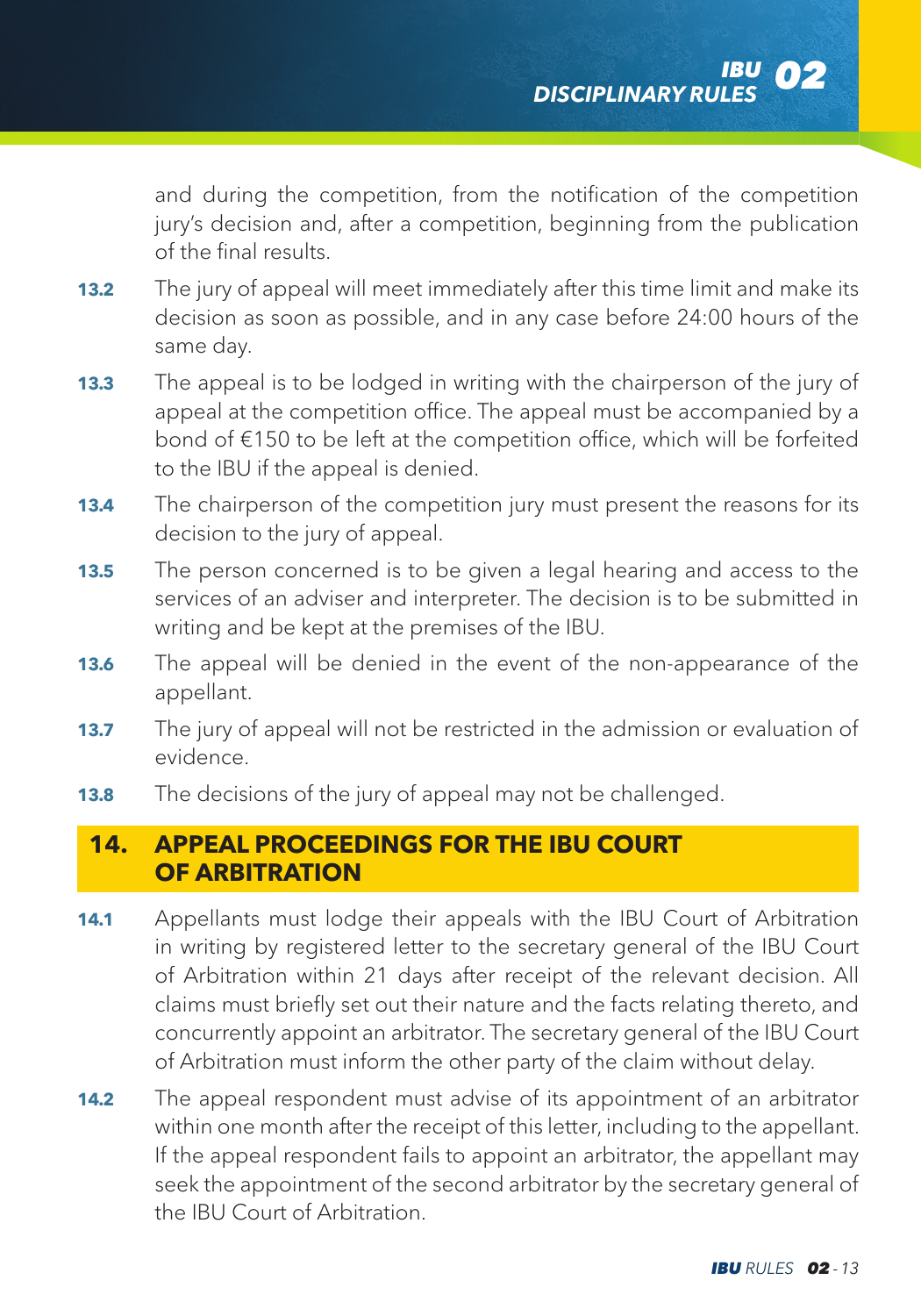

- **14.3** Arbitrators are bound in their decisions by the IBU Constitution, IBU Rules, IBU Event and Competition Rules, IBU Anti-Doping Rules and by the provisions of substantive law of the Republic of Austria. To the extent not provided otherwise by the Constitution and Rules of the IBU, the general precepts of Austrian civil procedure law will apply to the arbitration proceedings.
- **14.4** According to the circumstances, the arbitrators should strive to bring about an amicable settlement, except in the cases of Article 46.4 (3) and 46.4. (4) of the IBU Constitution. In urgent cases, the chairperson of the IBU Court of Arbitration is authorized to determine provisional or conservatory measures to guarantee due process.
- **14.5** The IBU Court of Arbitration will make its ruling after an oral hearing, as far as possible within a time limit of three (3) months of being constituted.
- **14.6** In the oral hearings, the circumstances of the dispute will be determined by hearing the appellant, a representative of the Executive Board, any witnesses, and any experts appointed by the IBU Court of Arbitration.
- **14.7** Further evidence may be admitted independently of the motions of the parties.
- **14.8** The appellant and the representative of the Executive Board will be given the opportunity to be present during the examination of witnesses and comment on their testimony.
- **14.9** Oral hearings will be open to IBU members.
- **14.10** The non-appearance of a party will not hinder the execution of the procedure.
- **14.11** The appellant and the Executive Board may avail themselves of the assistance of a legal adviser and an interpreter at any stage of the proceedings.
- **14.12** Appeals against decisions of the Executive Board will not have suspensive effect.
- **14.13** The IBU Court of Arbitration's decision, with reasons in writing, is to be transmitted to both parties by registered mail within 14 days of its issue.
- **14.14** The IBU Court of Arbitration will also rule on the costs of the proceedings. These may be split among the parties or imposed in full upon one party only. Upon filing the arbitration request, the claimant will pay a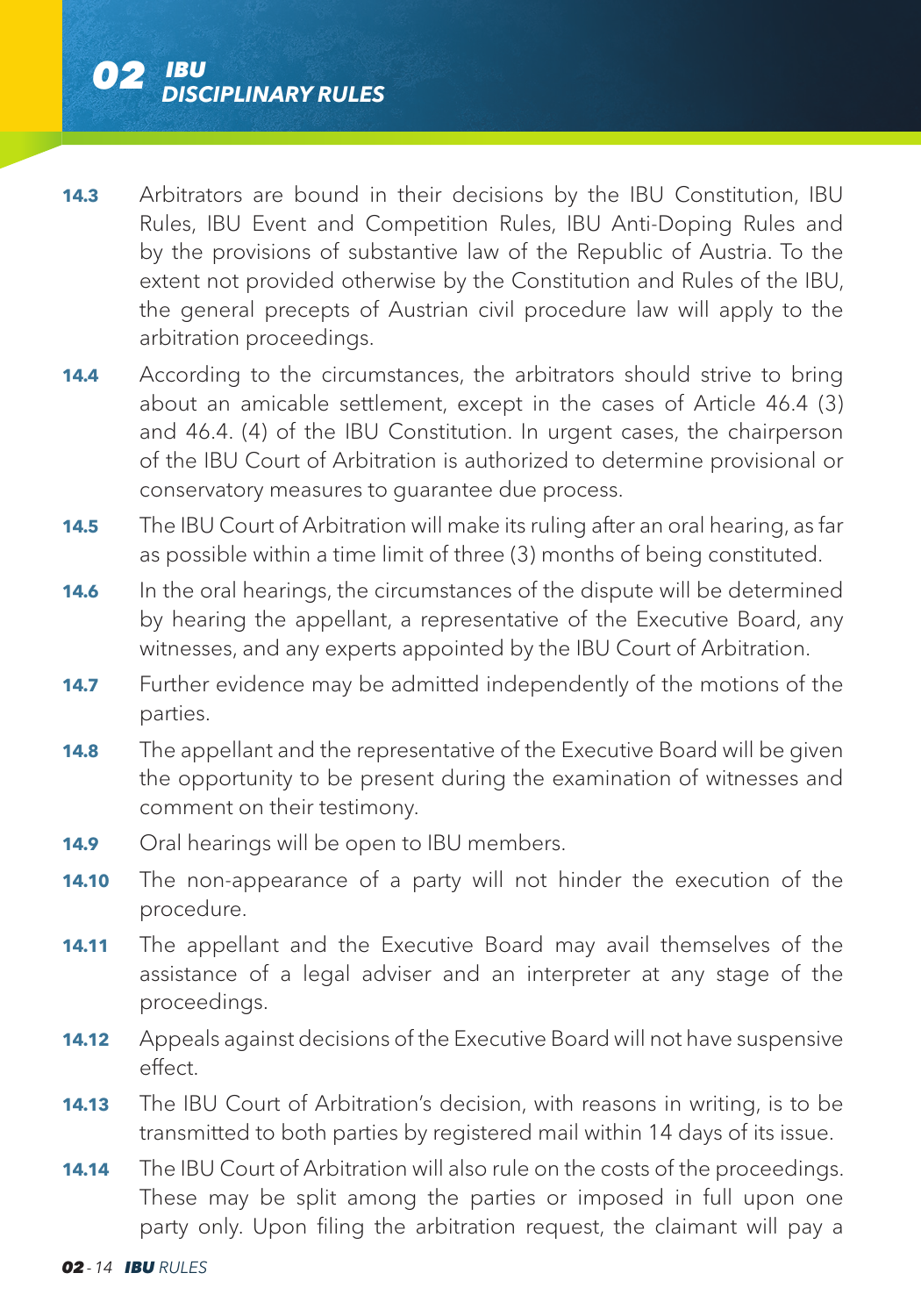fee of €350 without which the IBU Court of Arbitration will not proceed. Upon formation of the Court, the secretary general of the IBU Court of Arbitration will set – subject to subsequent amendment – the amount and the method of advance payment of court costs. Each party will advance the costs for one arbitrator and half of the costs for the chairperson as well as the costs for its own witnesses, experts and interpreters.

**14.15** Decisions of the IBU Court of Arbitration are final and will have no recourse to appeal, with the exception of Article 46.4 (4) of the IBU Constitution.

## **15. EXEMPTION FROM LIABILITY**

The competent organs and their members may not be made liable for claims arising out of the enforcement of the present IBU Disciplinary Rules.

### **16. DIVERGENCES**

In case of any divergences between the IBU Rules and the WADA rules, the WADA rules overrule the IBU Rules.

## **17. ENTRY INTO FORCE**

The Disciplinary Rules of the IBU became effective on July 1, 1994 and were amended by the 1996, 1998, 2000, 2002, 2004, 2006, 2008, 2010, 2012, 2014 and 2016 Congresses.